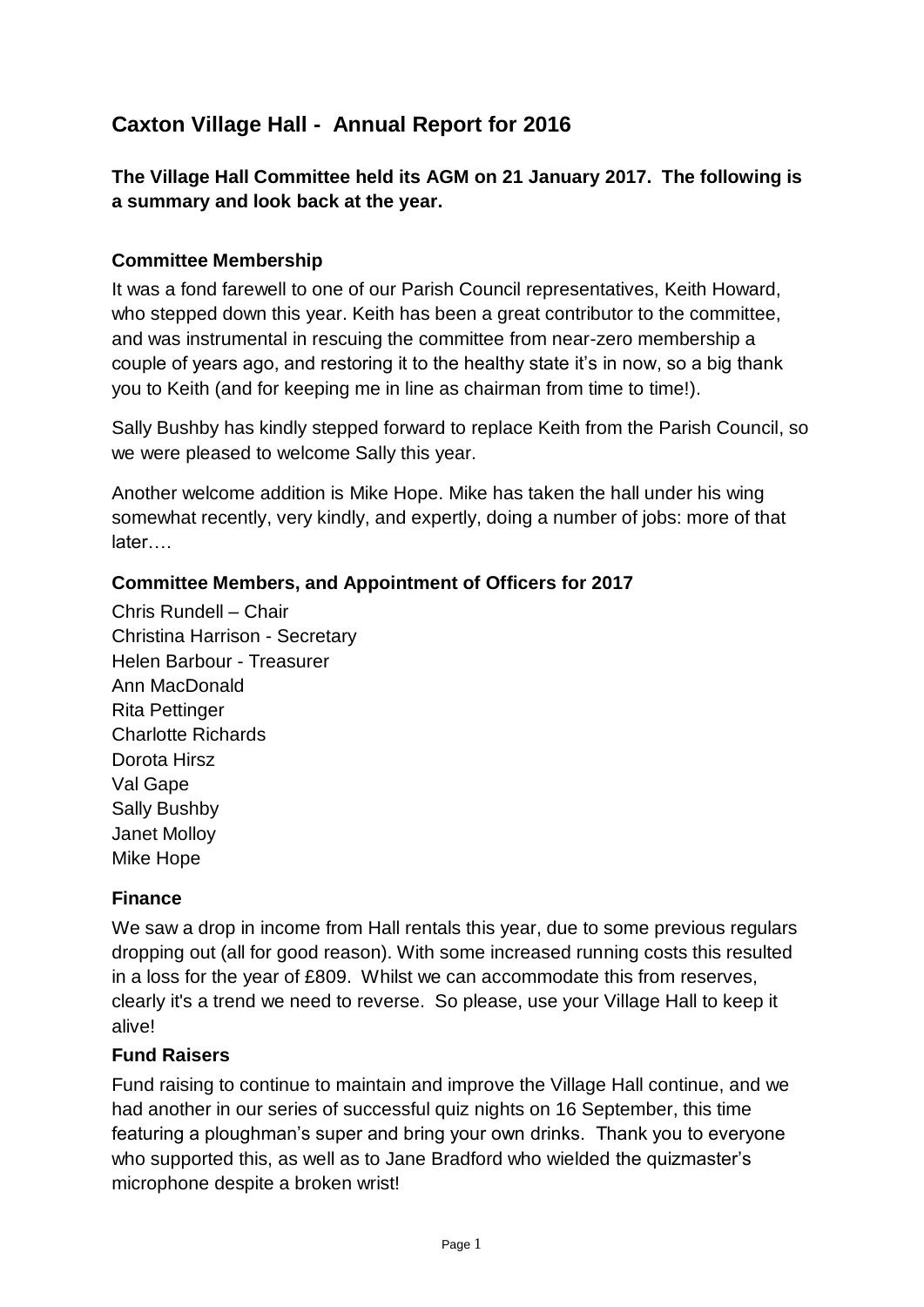Members of the Committee and neighbours also arranged a well-attended coffee morning on 30 September raising £350 for MacMillan Cancer Support.

On 9 December we also ran what we hope will be the first of a series of regular Friday coffee mornings and afternoons, for people to get together for a cake and a chat. So look out for the dates, drop in, say hallo, maybe make some new friends!

# **Village Hall Refurbishment**

An application for funding for some significant refurbishment work was assembled and submitted under the Landfill Communities Fund operated by local waste disposal organisations. We have learned that any application needs to come from the freehold or leaseholders, so the Parish Council have kindly taken over the lead on the bid, and we'll be working with them to help make this a success.

In the meantime we're taking steps to help the damp dry out by fixing gutters and keeping them free of leaves and other debris which has previously caused them to overflow and soak into the walls.

# **Maintenance and improvements**

Thanks in the most part to the skills and enthusiasm of Mike Hope, we've made some real improvements, including: fixing up the porch, a fence and gate to control who can get round the back of the Hall, warnings and security measures to keep people from playing on the roof (yes really!), clearing and fixing up guttering to stop water getting in, weeding and clearing of brush, and prevention of autumn leaves blocking up the gutters and drains. These have been real steps forward in keeping the Hall safe and sound.

We've had a donation of a portable Public Address system, which will be useful for future quizzes and whenever we need to make a voice heard. And we've had safety and maintenance checks of the electrical appliances, and emergency lighting and fire extinguishers.

## **Booking Contact Numbers**

The vintage mobile 'phone we used to use for taking bookings (07907 841451) has finally given up the ghost; could you just use Ann MacDonald's other numbers 01954 719704 or mobile 077889 447921, not the old mobile number as it's no longer being answered.

## **Plans for 2017**

Ideas for events and fund-raisers in the coming year include further quiz nights, curry nights (first of the year  $24<sup>th</sup>$  February – a date for your diary!), coffee mornings and afternoons, and even a pop-up pub! Let us know if you like the sound of these, and any other suggestions you might have.